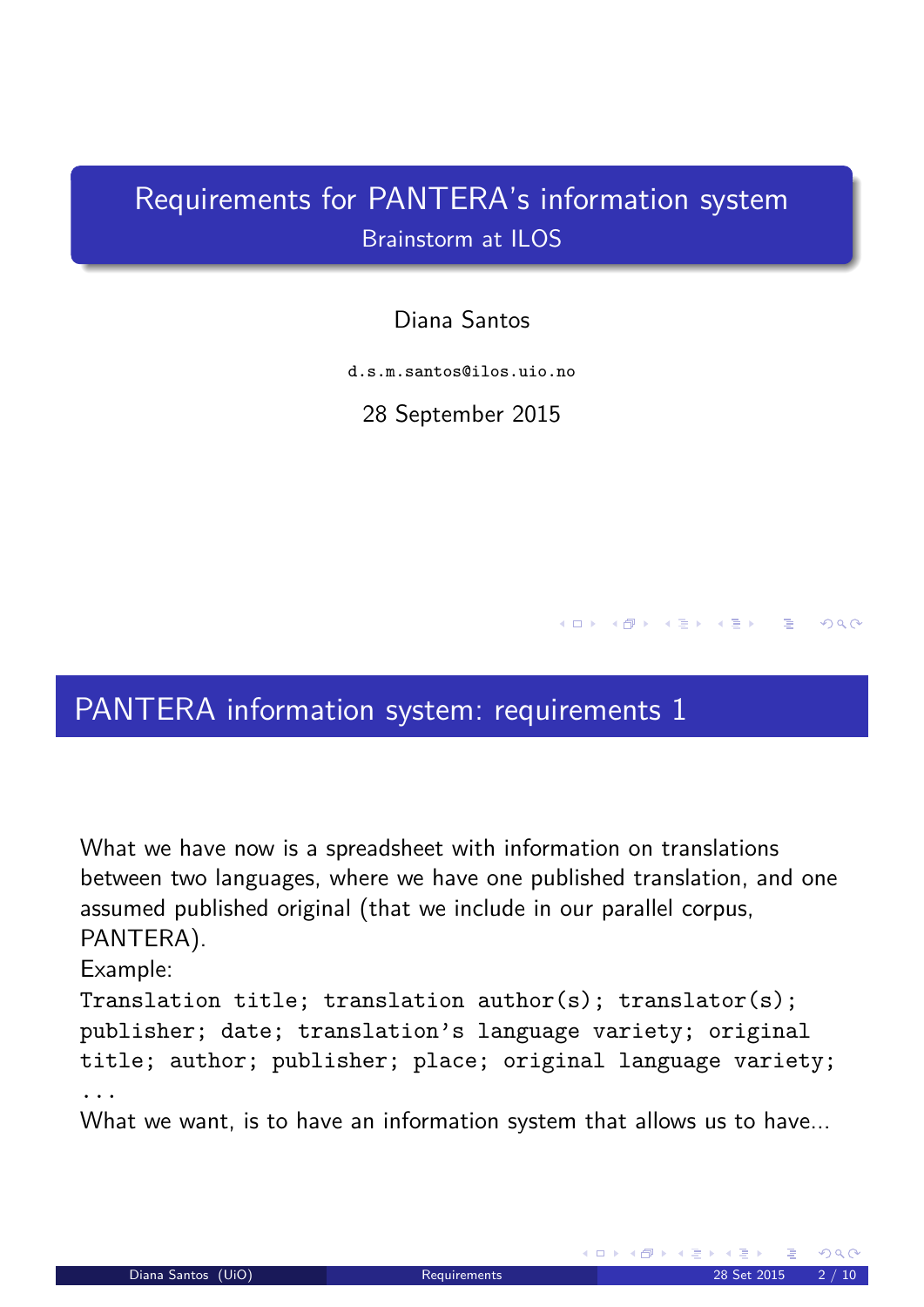## PANTERA information system: requirements 2

- information about actors: writers, translators, publishers, reviewers, organizers of volumes, funders, and their pseudonyms, schools and literary movements
- information about works (both originals and translations): versions, editions, corrections, timelines, illustrations, prefaces and introductions, language variety, dedications, acknowledgements,"book launchings", information about censorship, removal from market, error lists ...
- information about the reception of those works: reviews, publicity, "tiragem", availability (geographical and temporal), out of print, prizes, articles, dissertations, public discussions, ...
- information on the process of translation: which original versions and translations were available, were used, what is the relationship between the translator and the author, how much they were in contact, are there documents about it, ...

(ロ) (伊)

### Diana Santos (UiO) Requirements 28 Set 2015 3 / 10

# PANTERA information system: requirements 3

- information about collections/series
- information about digital editions, adaptations, professed influences, inspired works
- information about ortographic conventions
- <span id="page-1-0"></span>**.** information about literary periods, genres, ...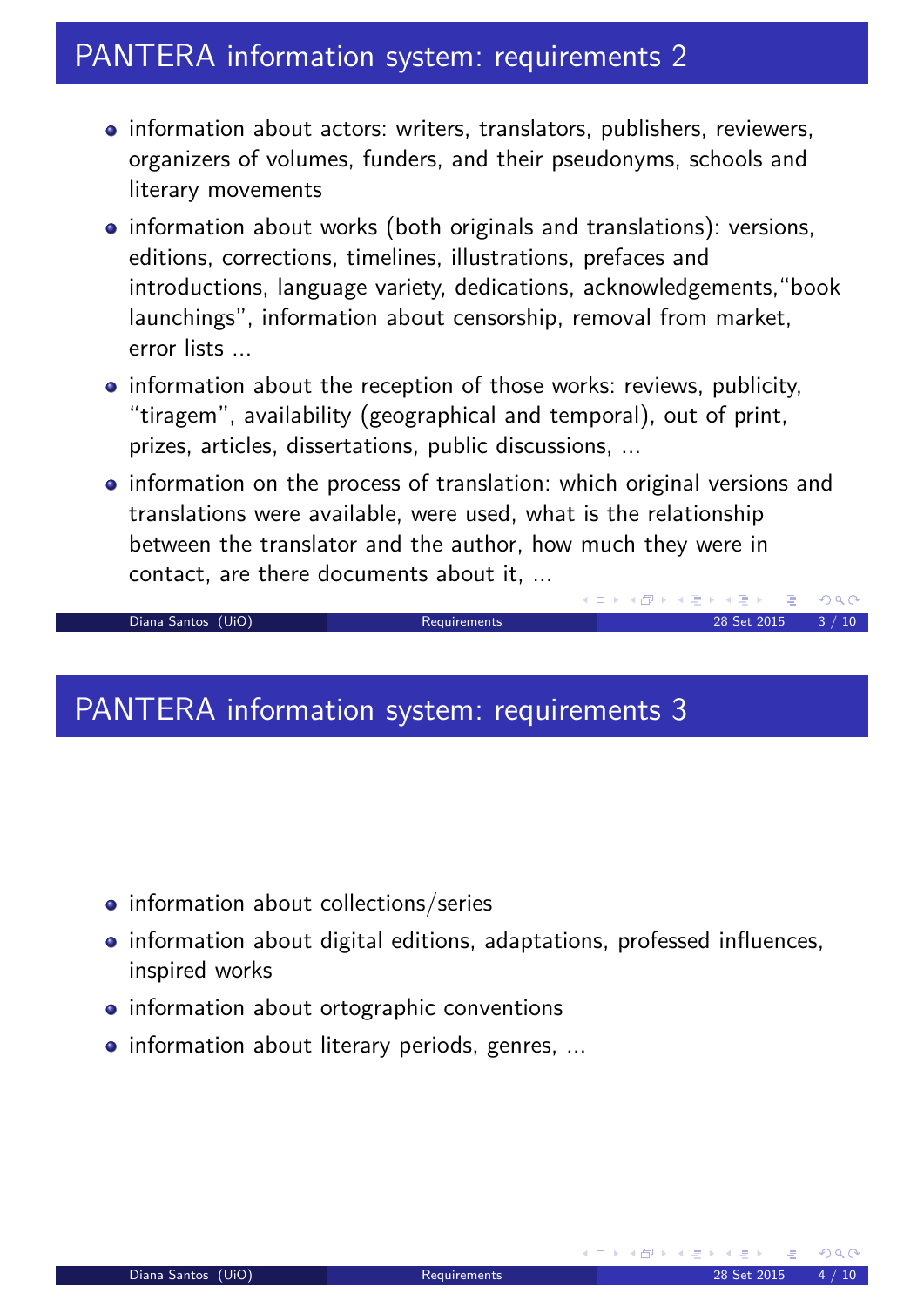- The translation of Steinbeck's The Pearl into Portuguese, by Mário Dionísio, A pérola, was done through French? Relevant for several of the claims I do about the contrast of the Portuguese and English tense and aspect systems
- To which version(s) and possibly translations of Ibsen's Genganger did the Portuguese translator have access?
- Why was the Norwegian translation of Azul corvo by the Brazilian Adriana Lisboa, Snø fra Brasil, from Tigerforlaget anonymous? http://rosemariechr.blogspot.no/2015/04/ adriana-lisboa-sn-fra-brasil.html, http://www.nrk.no/ kultur/bok/anmeldelse-av-sno-fra-brasil-1.12301511

Diana Santos (UiO) Requirements 28 Set 2015 5 / 10

# PANTERA inf sys: Some motivational examples 2

- Given several different (posthumous) editions of Fernando Pessoa's Livro do desassossego, which one was used by the Norwegian translator?
- Which the English or the Portuguese version of Richard Zimler novel was first? The Last Kabbalist of Lisbon (1998) / O Último Cabalista de Lisboa (1996)? Is it written in American English (RZ is American) or British English (published in London)?
- <span id="page-2-0"></span>• How different are two translations of the same work with 100 years difference? How much do translators discuss this in their prefaces or blogs?

**K ロ ▶ K 御 ▶ K 君 ▶ K 君 ▶** ...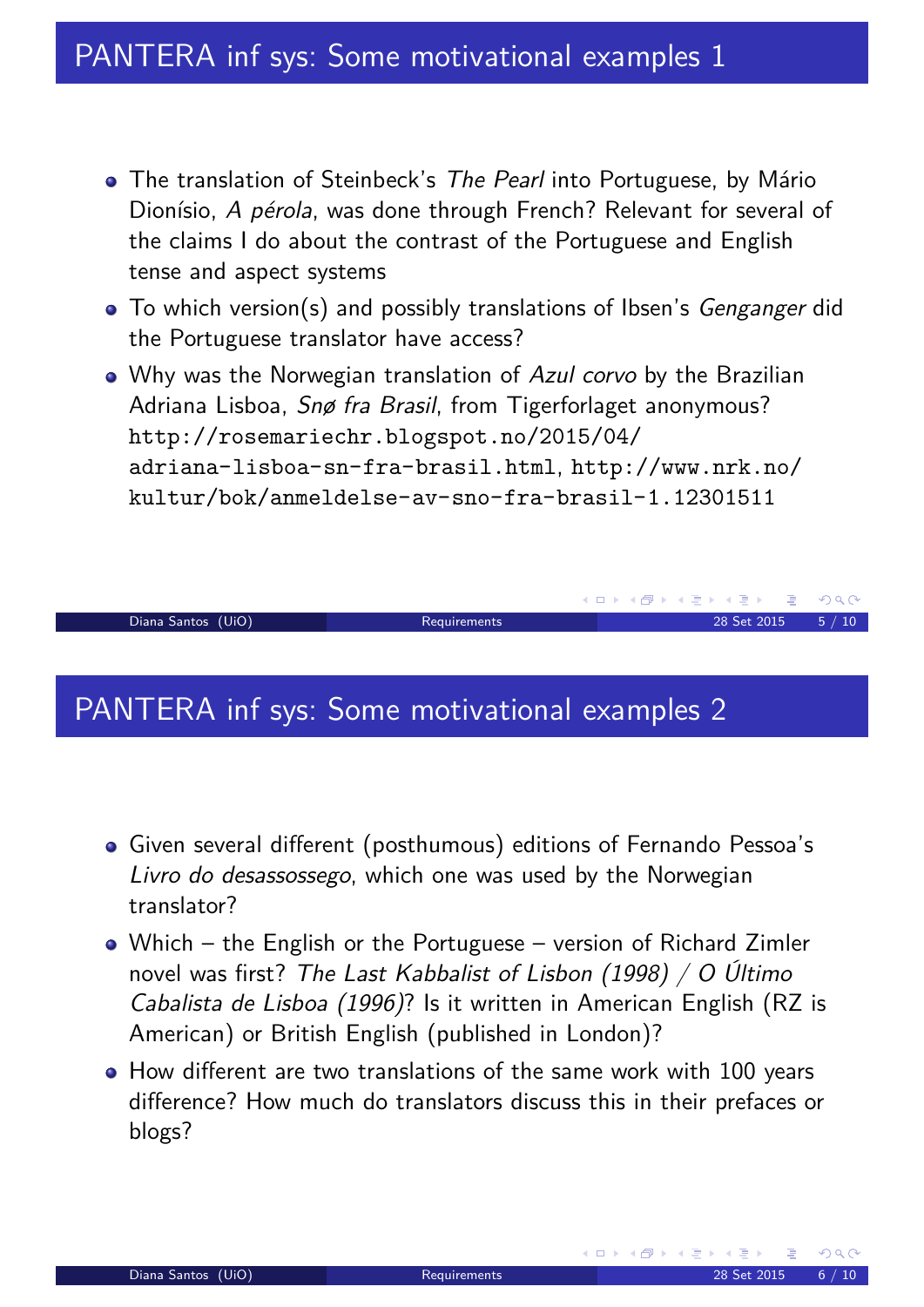# Existing projects

Not trying to be exhaustive... Sites dedicated to an author:

- https://ibsenstage.hf.uio.no/ IbsenStage is an event-based, relational database of Henrik Ibsen's plays on stage, historically and globally.
- http://arquivopessoa.net/textos O portal MultiPessoa dirige-se a todo o tipo de leitores, do leigo ao investigador...

Sites dedicate to one work

Livro do Desassossego: http://www.uc.pt/fluc/clp/inv/proj/ldod

Sites dedicate to one profession:

Swedish translators: http://www.oversattarlexikon.se/

Sites dedicate to one language pair:

**•** Translations from Spanish into Norwegian: http://ub-fmserver.uio.no/letras/home.php En liten database med informasjon om norske oversettelser av spansk og spanskamerikansk litteratur. **955** entries ◀ ㅁ ▶ ◀ @ ▶ ◀ 둘 ▶ ◀ 둘 ▶ │ 둘  $\Omega$ 

Diana Santos (UiO) Requirements 28 Set 2015 7 / 10

## Existing projects 2

Sites related to one corpus

The Tycho Brahe corpus http://www.tycho.iel.unicamp.br/ ~tycho/corpus/catalogo.html#sort\_by\_annotations

Sites related to one genre/period

- [Female robinsonad](https://ibsenstage.hf.uio.no/)es, https: //www2.[hf.uio.no/tjenester/biblio](http://www.tycho.iel.unicamp.br/~tycho/corpus/catalogo.html#sort_by_annotations)grafi/Robinsonades
- [Portuguese theater of XVI century](http://www.tycho.iel.unicamp.br/~tycho/corpus/catalogo.html#sort_by_annotations): http://www.cet-e-quinhentos.com/info
- <span id="page-3-0"></span>[Cantigas Medievais Galego Portuguesas:](https://www2.hf.uio.no/tjenester/bibliografi/Robinsonades) [http://cantigas.fcsh](http://www.cet-e-quinhentos.com/info).unl.pt/